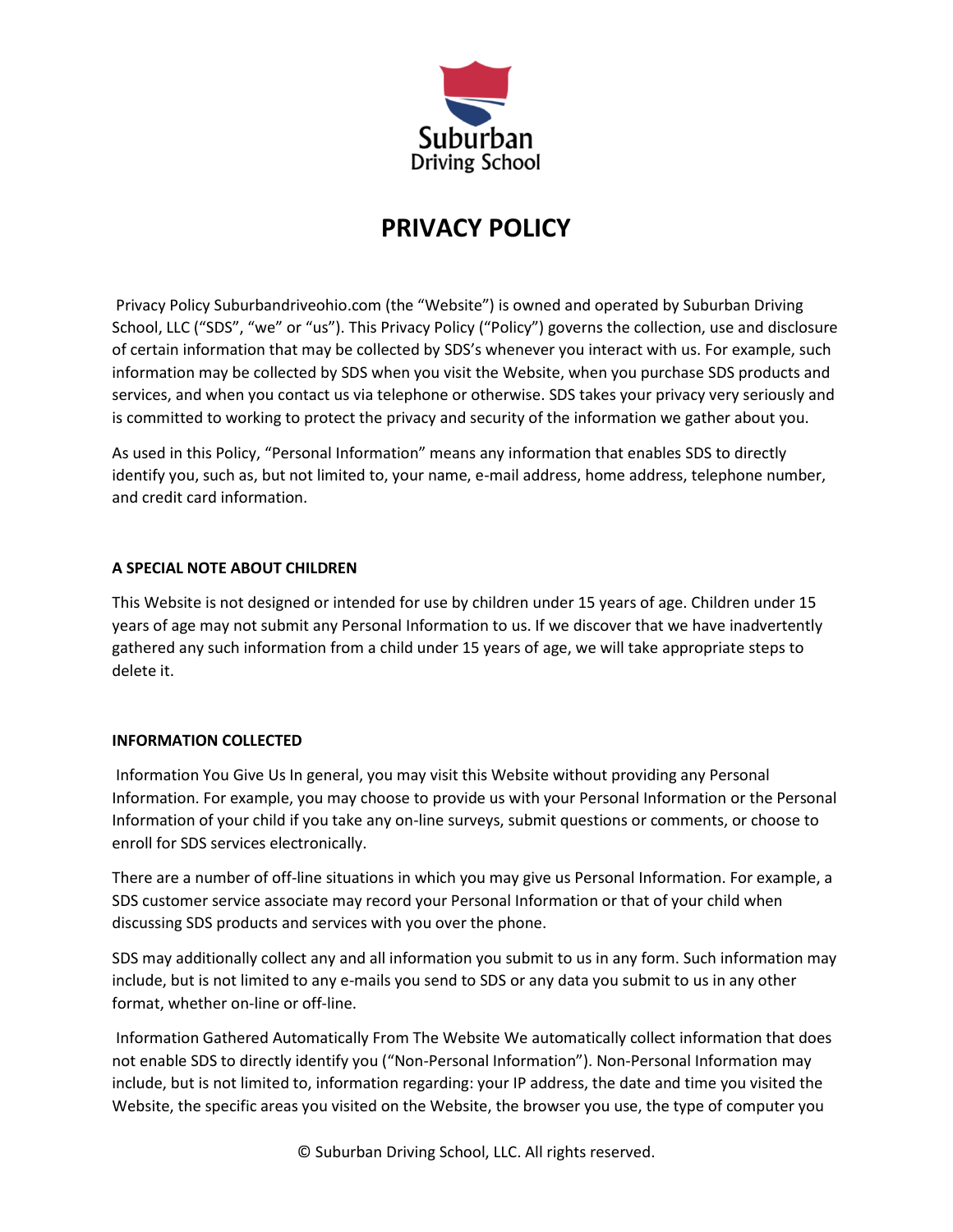

use, technical information about your means of connection to the Website (e.g., your operating system and your Internet service provider(s)), search terms you utilize on the Website, the links you may select from within the Website to other areas of the Website or of the Internet, and the URL you come from or go to next after leaving the Website.

How Information Is Collected On-line As is true with most websites, we may use software and/or other tools ("Software") that allow us to log your activity on the Website and to collect Personal Information and Non-Personal Information from the Website. The Software may utilize session IDs and/or tokens ("Session Codes") to assist us in collecting Personal Information and Non-Personal Information. The Session Codes are small text files and/or data representing a unique identifier. Session Codes are transferred from our server to your computer via your web browser when you visit the Website. Each time you navigate to a new area within our Website, your web browser submits to us at least a portion of the Session Code so that any Personal Information you transmit to us and any NonPersonal Information of interest to us can be retained and associated together. The Session Codes expire and are no longer valid when you close the web browser used to visit the Website. SDS's does not employ any other web bugs, cookies or other technology to collect any other information or to track other Internet usage.

Third parties may employ cookies or other technology when you access their website through hyperlinks posted on our Website. We do not have access to these cookies or technology or to the information gathered as a result of these cookies and technology. Please contact the applicable third-party website for more information on their privacy policies.

## **USE OF INFORMATION**

## *Why We Collect Information*

We collect your Personal Information and your Non-Personal Information because it helps us deliver a superior level of customer service. It enables us to give you convenient access to our products and services and to focus on areas of greatest interest to you. In addition, your Personal Information helps us keep you posted on your or your child's driver education progress and further allows us the ability to offer additional, special services. For example, your contact information allows us to send e-mails and letters regarding services that you have ordered or regarding other services that may be applicable to you. The information we collect enables us to audit our Website, study traffic patterns, and improve SDS's products and services.

## *Disclosure of Information*

SDS takes your privacy very seriously. However, in an effort to serve you better and to improve your experience with SDS, we may share information, including Personal Information, in a responsible manner as described below. We may employ companies or individuals to perform various functions on our behalf. For example, such companies or individuals may send postal mail and e-mail, analyze user data, and provide other data and services. In such instances, these companies and individuals may have